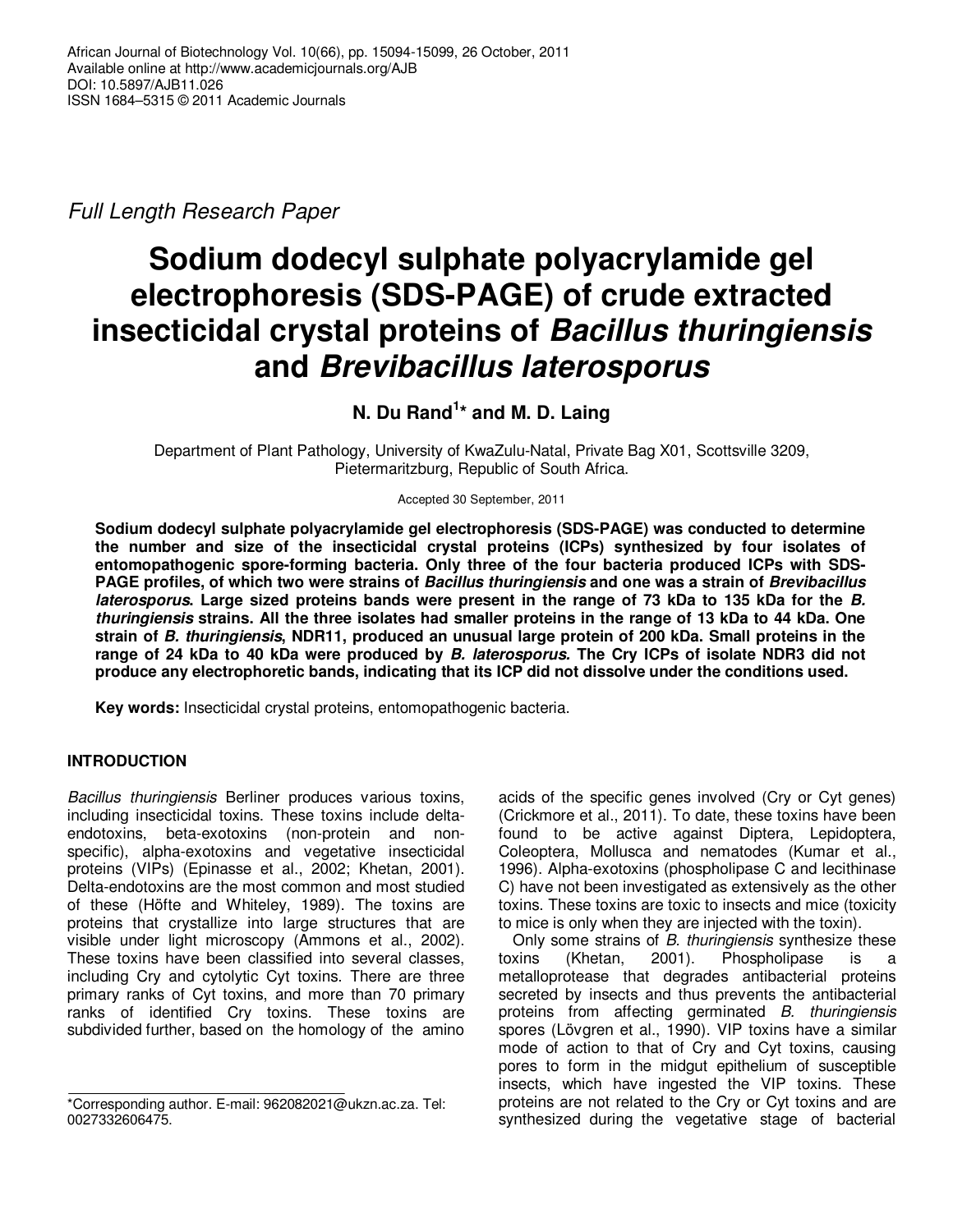| <b>Isolate</b>    | <b>Bacterial species</b>      | Serotype                  |
|-------------------|-------------------------------|---------------------------|
| NDR <sub>1</sub>  | <b>Bacillus thuringiensis</b> | kenyae                    |
| NDR <sub>3</sub>  | <b>Bacillus thuringiensis</b> | Non-motile                |
| NDR <sub>11</sub> | <b>Bacillus thuringiensis</b> | Strong self agglutination |

**Table 1.** Serotype determination of the locally isolated Bacillus thuringiensis isolates.

Note that Brev. laterosporus (NDR2) had not been serotyped.

growth (Yu et al., 1997). The VIP nomenclature consists of three main classes: Vip1, 2 and 3 (Rang et al., 2005). Vip1 and 2 are toxic components of a binary toxin that is effective against Coleoptera (Warren, 1997). B. thuringiensis strains may also produce parasporin, which is an Insecticidal crystal protein (ICP) that does not have insecticidal properties but is toxic to certain human cells. Its toxicity is limited to leukemia T-cells and does not affect healthy cells, giving it a pharmaceutical value. Toxicity has been shown to cancerous cells of the uterus and cervix (Yasutake et al., 2006). In this research, SDS-PAGE was used to get estimation on the number and size of ICPs produced by four isolates of entomopathogenic spore-forming bacteria. These results were then compared to the sizes of known ICPs in the literature.

#### **MATERIALS AND METHODS**

Standard microbiological techniques were followed in the laboratory for the routine microbiological assays which include sterilization, aseptic techniques and culture preparation (Prescott et al., 1999; Wheelis and Segel, 1979).

#### **Cultures**

Bacterial isolates were obtained from diseased insects such as Tenebrio molitor, Coleoptera adults and larvae of Schizonycha spp. collected in sugarcane producing areas in KwaZulu-Natal, (KZN), and insect rich environments such as compost, grain dust from grain storage bins and T. molitor cultures. These bacterial isolates were isolated and identified previously using biochemical tests as described by Thiery and Frachon (1997) (Du Rand, 2010). They have also been subjected to tests in bioassays to determine toxicity. The four isolates tested were found to display toxicity towards Coleoptera (Du Rand, 2010).

B. thuringiensis isolates were sent to Dr Michio Ohba (Graduate School of Agriculture, Kyusha University, Hakozaki 6-10-1, Higashiku, Fukuoka, B12-8581) in Japan for serotyping (Table 1). A standard method similar to that described by Thiery and Frachon, (1997) was used.

#### **Protein preparation for SDS-PAGE**

Two techniques were used for the protein preparations: 1) whole cell preparation for SDS-PAGE and 2) crude protein extraction.

#### **Whole cell preparation for SDS-PAGE**

Bacterial isolates (NDR1, 2, 3 and 11) were cultured in 100 ml nutrient broth (Biolab, Biolab Diagnostics, 259 Davidson Road,

Wadeville, Johannesburg) for 5 days at 30°C in a shaker water bath (250 rpm), or until cell lysis. Cell suspensions of 1 ml was placed in 2 ml Eppendorff tubes and were centrifuged at 10,000  $\times$  g for 15 min in a centrifuge (Hermle, Labotec, SA) and washed twice with distilled water. The supernatant was discarded and the pellet was resuspended in 0.5 M KOH for 3 h. Samples were boiled for 2 min after which 200 µl treatment buffer was added along with glycerol and saturated bromothymol blue. The samples were stored at - 20°C until further use. This method was adapted from Luo and Adang (1994).

#### **Crude protein extraction for SDS-PAGE**

Isolates were cultured in 100 ml nutrient broth for 5 days at 30°C in a shaker water bath. The cell suspensions were sonicated for 15 min. Aliquots of 1 ml of the sonicated cell suspensions were centrifuged at 10,000  $\times$  g for 15 min and washed twice to remove unwanted cell debris. The supernatant was discarded and the pellet was re-suspended in 0.5 M KOH for 3 h. The pellet of the isolate NDR3 was also re-suspended in 3.3B M NaBr (López-Meza and Ibarra, 1996). The suspensions were centrifuged at 27,000 x  $q$  for 15 min, after which the supernatant was kept and the pellet discarded. The supernatant was then boiled for 2 min in a treatment buffer (5 ml 2-mercaptoethanol, 12.5 ml 4X Tris-Cl/SDS, pH 6.8, 5 drops of bromophenol, 30 ml 10% SDS and 10 ml glycerol). The samples were stored at -20°C until further use. This method was adapted from Luo and Adang (1994).

#### **SDS-PAGE**

The ICPs compositions of the B. thuringiensis and Brev. laterosporus isolates were determined by SDS-PAGE. A method described by Hames and Rickwood (1990) was used. The samples were run at 125 V for 110 min using a vertical Bio-Rad mini-Protean II cell with a 3% stacking gel and a 12.5% running gel. The gels were stained for 24 h with Coomassie Blue stain. Molecular weight markers from Promega (Whitehead Scientific, SA) were used to estimate the molecular weight of the ICPs.

#### **RESULTS**

#### **SDS-PAGE of complete spores and insecticidal crystal proteins and protein preparation 1**

Three crystal producing isolates, NDR1, 2 and 11, generated visible bands when SDS-PAGE analysis was conducted on complete spores and ICPs of insecticidal crystal producing isolates, incubated for 5 days at 30°C.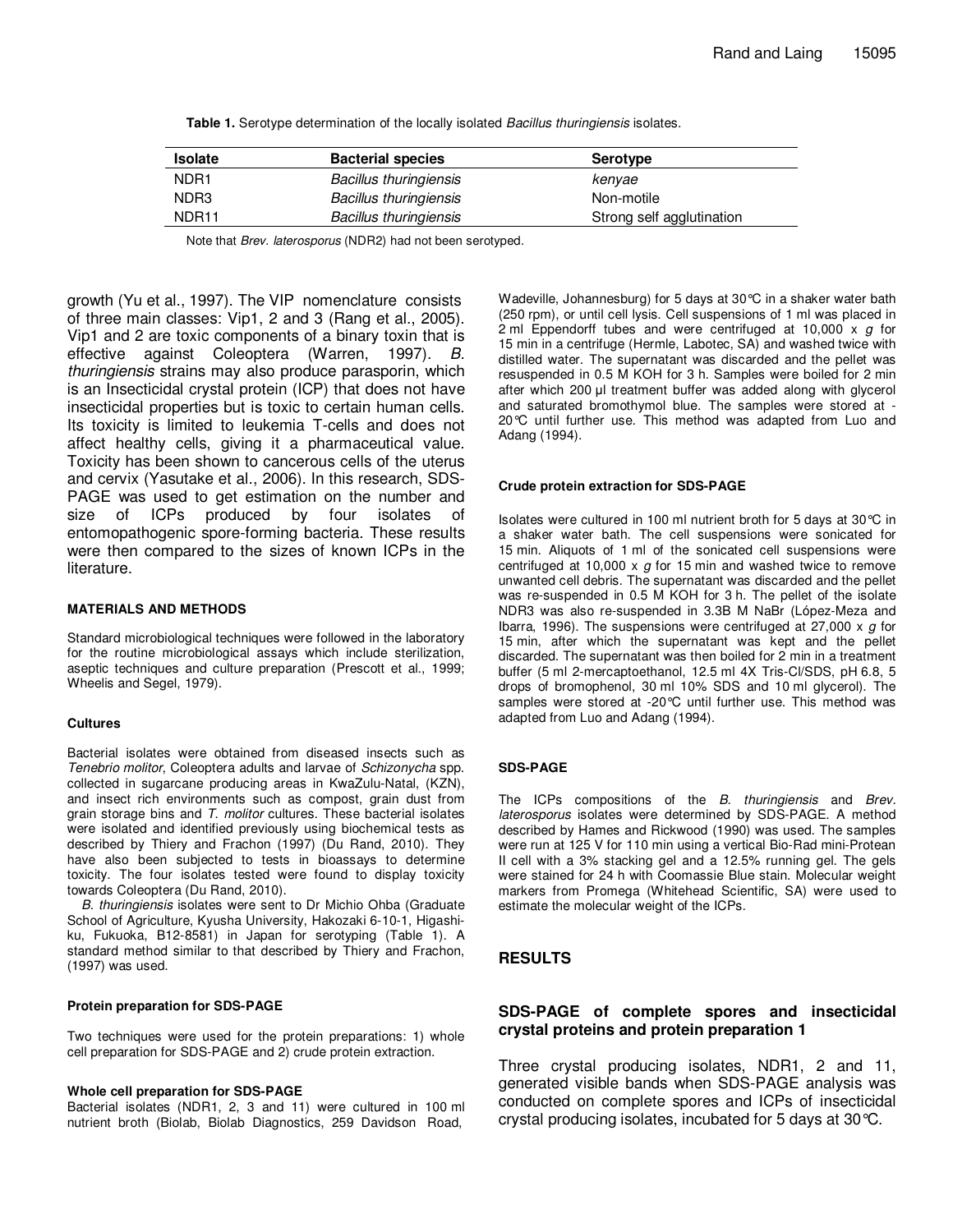

**Figure 1.** SDS-PAGE analysis of complete spores and ICPs of insecticidal crystal producing isolates, incubated for 5 d at  $30^{\circ}$ C; Note: Mw = a band of molecular weight markers.

#### **Isolate NDR1 (B. thuringiensis)**

Three major bands and seven minor bands were formed. The major bands sizes were estimated to be 135, 110 and 63 kDa. The minor bands sizes were estimated at 93, 85, 75, 68, 38, 23 and 20 kDa (Figure 1).

# **Isolate NDR2 (Brev. laterosporus)**

Four minor bands were observed. The bands had estimated sizes of 43, 40, 38 and 24 kDa (Figure 1).

# **Isolate NDR3 (B. thuringiensis)**

The extract from this isolate formed poor bands, which were not visualized using SDS-PAGE (Figure 1).

# **Isolate NDR11 (B. thuringiensis)**

Two major bands and several minor bands were observed. All the bands were of high molecular weight proteins. The major band sizes were estimated at 200, 135 and 110 kDa. Minor bands were estimated at, 100, 85, 75, 63, 52, 47, 43 and 38 kDa (Figure 1).

### **SDS-PAGE of crude extracted, alkaline solubilised protein crystals, and protein preparation 2**

Three isolates were analyzed using this technique, NDR2 (Brev. laterosporus), NDR1 and 11 (B. thuringiensis) (Figure 2). The ICPs of isolate NDR3 did not dissolve in

alkali in the first analysis, using an extraction of complete spores and ICPs; hence isolate NDR3 was not included in the second SDS-PAGE gel analysis. No purification steps were undertaken.

# **NDR1 (B. thuringiensis)**

Five protein bands were observed for isolate NDR1. The sizes of the minor bands were estimated at 85, 68, 23 and 20 kDa, respectively. The major band size was estimated at 150 kDa (Figure 2).

# **NDR2 (B. laterosporus)**

Three major bands were observed. The sizes were estimated between 40, 38 and 24 kDa (Figure 2).

# **NDR11 (B. thuringiensis)**

Two major bands were observed for isolate NDR11 and were estimated to be 135 and 110 kDa. Faint minor bands were also observed. Minor bands were observed at 100, 85 and 63 kDa (Figure 2).

# **DISCUSSION**

SDS-PAGE was used to determine the number of different proteins present in each of the isolate's ICPs.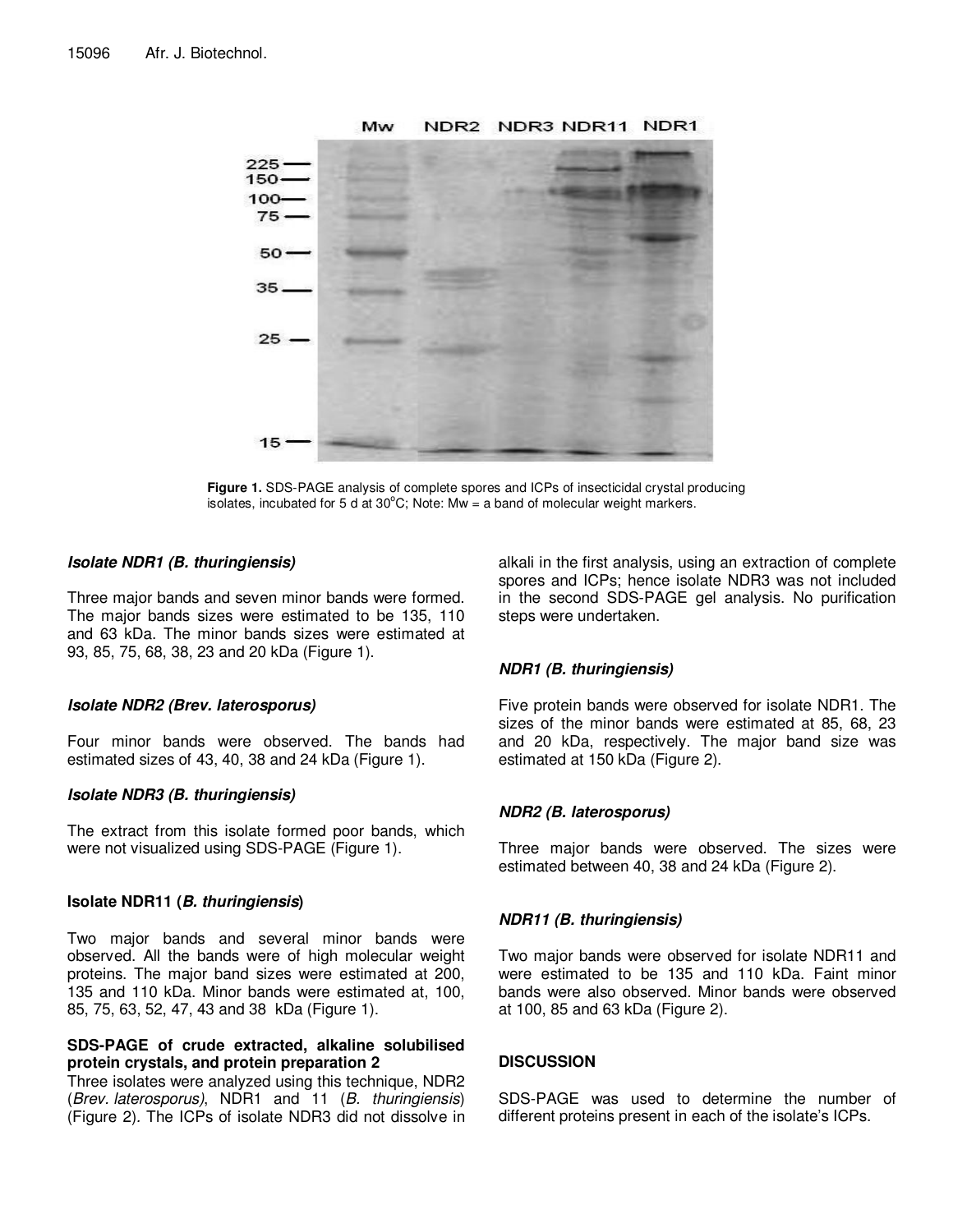

Mw NDR1 NDR<sub>2</sub> NDR11

**Figure 2.** SDS-PAGE analysis of crude extracted, alkaline solubilisation of ICPs from insecticidal crystal producing isolates.

Two analyses were carried out, using (1) whole cell preparations (Figure 1) and (2) crude protein extractions (Figure 2). The two analyses were undertaken to reduce the possibility of the SDS-PAGE analysis missing any protein bands due to a specific extraction protocol (Figure 2). Only three of the four isolates generated protein bands in both analyses (Figures 1 and 2). Isolate NDR3 did not produce convincing bands (Figure 1), which indicated that its ICP's did not dissolve under the conditions used here. Several bands were missing for the B. thuringiensis strains in the crude protein extraction method when compared with the whole cell preparation method (Figures 1 and 2). Large sized proteins bands were missing for isolate NDR1, whereas smaller molecular weight (MW) sized protein bands were missing for NDR11 (Figures 1 and 2). This demonstrated that the crude extraction method had eliminated some proteins and only contained proteins present in the ICPs. The whole cell preparation thus contained proteins that do not form part of the ICPs. All the bands were present in both the whole cell and crude extraction method for the strain of Brev. laterosporus (NDR 2), although the 43-kDa protein band was weak in the crude extraction gel. 1 and NDR11 shared common bands estimated at 135, 110, 75 and 68-kDa (Figure 1). This indicated that these two isolates may share common toxins in their ICPs. The large MW protein bands greater than 80-kDa, are typical of lepidopteran specific toxin sizes (Höfte and Whiteley, 1989). Both 1 and NDR11 had large MW protein bands that fell within lepidopteran specific sized toxins. B. thuringiensis subsp. kenyae is known to produce Cry1 and Cry2 toxins and these toxins are larger than 130-kDa and it was thus not surprising to find these sized protein bands (Höfte and Whiteley, 1989; Masson et al., 1992; Van Frankenhuyzen and Nystrom, 2002). Cry1 and Cry2 toxins are also toxic to certain species of Coleoptera (Van Frankenhuyzen and Nystrom, 2002).

Isolate NDR11 also had a very unusual crystal protein estimated at 200 kDa (Figure 1). Benintende et al. (1999) had a similar finding of a non-toxic 200 kDa protein from B. thuringiensis subps. Kenyae. 1 and NDR11 also had protein bands between 80 and 73 kDa which are the sizes of typical Coleopteran specific toxins (Figures 1 and 2) (Höfte and Whiteley, 1989). One common band estimated at 38kDa was shared by 1, 2 and NDR11 (Figure 1). This indicated that these three isolates had a toxin with the same MW (Figure 1). Isolate NDR2 had four low MW bands and the 24 kDa band could possibly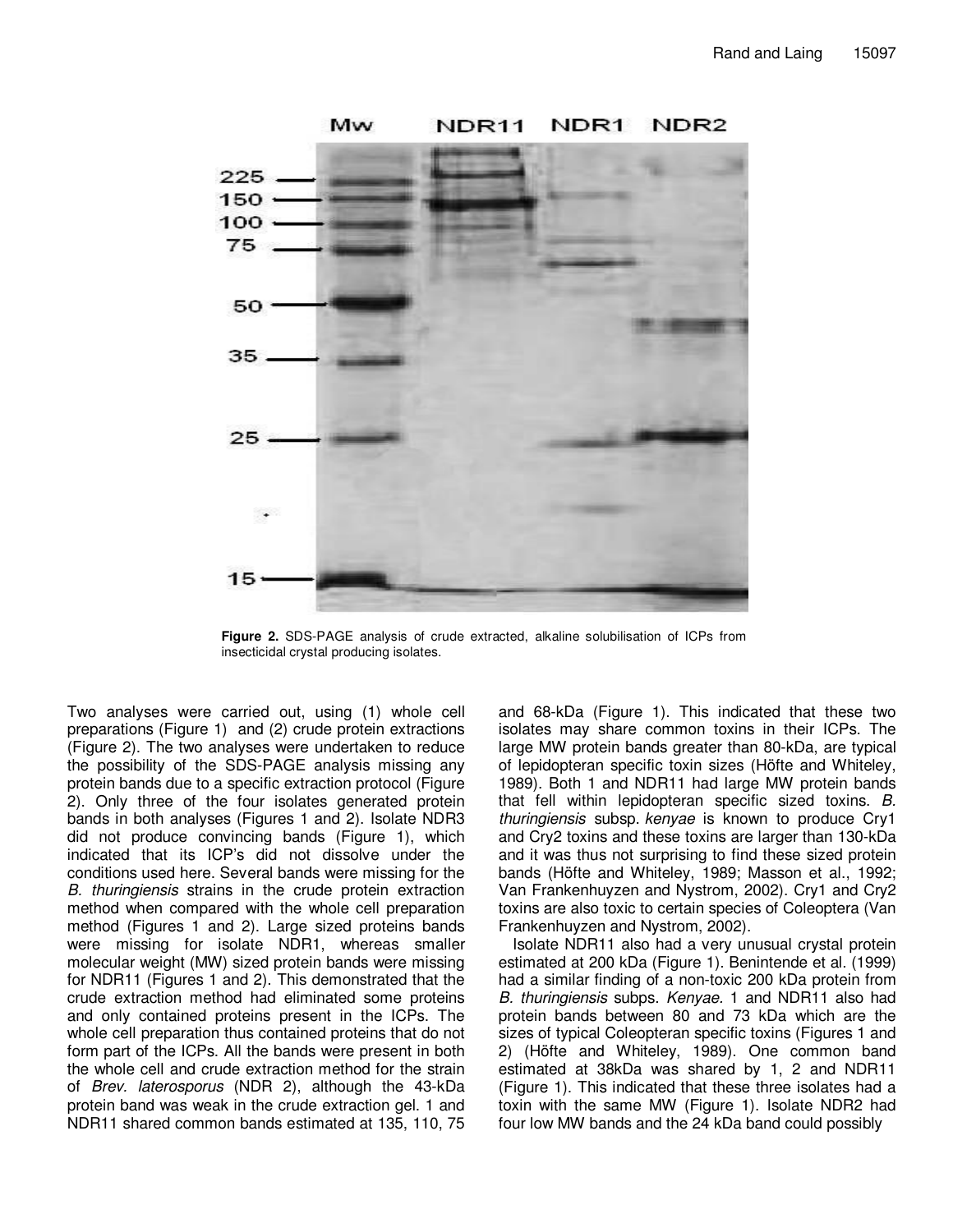be a Cyt toxin because these toxins are smaller MW proteins, usually less than 30 kDa in size (Du et al., 1999; Höfte and Whiteley, 1989). Low MW toxins were also found to be present in NDR1 ICPs. Low MW toxins such as 13, 14 and 44 kDa are typical of binary toxins (Ellis et al., 2002; Höfte and Whiteley, 1989; Khetan, 2001). Large proteins, greater than 137 kDa, were disregarded because the largest Cry toxins were 137 kDa in size (Hofte and Whiteley, 1989). Protein bands larger than 137 kDa were assumed to contain either undissolved ICPs, cellular debris or non-toxic proteins (Benintende et al., 1999). This was more evident in Figure 1 than Figure 2. This may be attributed to the fact that Figure 1 is of an SDS-PAGE of the whole pellet, rather than the SDS-PAGE of isolated ICPs, as shown in Figure 2. Isolate NDR2 was a strain of Brev. laterosporus and little research has been done on the crystal producing strains of this species. This is mainly because there has been a general consensus that Brev. laterosporus toxins are not as effective as those of strains of B. thuringiensis (Zahner et al., 1999). Toxins of B. thuringiensis are effective against Lepidoptera, Diptera, Coleoptera and even nematodes (Kumar et al., 1996; Wei et al., 2003).

In contrast, little has been documented on the host range and effectiveness of the toxins of Brev. laterosporus and the potential of this species as a biological control agent. Alkaline conditions (KOH) and the ionic solution of NaBr did not dissolve the protein crystals of isolate NDR3 (results not shown). Du et al. (1994) also found that the proteins of some isolates of B. thuringiensis did not dissolve easily, and resorted to extreme alkaline conditions to dissolve some B. thuringiensis protein toxins. Alternatively, the ICPs of isolate NDR3 may need other means or enzymes to break it down, in order for individual proteins. Further research needs to be conducted to establish the requirements for release and solubilization of isolate NDR3's ICP. Numerous questions remain to be answered as to the type of toxins present in the isolates screened here, and which of these specific proteins are toxic towards Coleoptera. For example, the types of toxins present in the ICPs of Brev. laterosporus are still unknown. Furthermore, SDS-PAGE only provides a determination of the number of proteins present in a sample, and their specific sizes. However, it does not allow the determination of the type of protein, the potency of the protein toxin, or which insects that the toxin may be effective against. Some of the toxins discovered here may be new toxins. However, SDS-PAGE could not be used to determine this. Protein sequencing would be required to determine this.

# **Abbreviations**

**ICPs,** Insecticidal crystal proteins; **VIPs,** vegetative insecticidal proteins; **SDS- PAGE,** sodium dodecyl

sulphate polyacrylamide gel electrophoresis; **KZN,**  kwazulu-natal; **MW,** molecular weight.

#### **REFERENCES**

- Ammons D, Rampersad J, Khan A (2002). Usefulness of staining parasporal bodies when screening for Bacillus thuringiensis. J. Invertebr. Pathol. 79: 203-204.
- Benintende GB, López-Meza JE, Cozzi JG, Ibarra GE (1999). Novel non-toxic isolates of Bacillus thurirngiensis. Lett. Appl. Microbiol. 29: 151-155.
- Crickmore N, Ziegler DR, Schnepf E, Van Rie J, Lereclus D, Bravo A, Dean DH (2011). "Bacillus thuringiensis toxin nomenclature" www.lifesci.sussex.ac.uk/home/Neil\_Crickmore/Bt/Toxins.html
- Du C, Martin PAW, Nickerson, KW (1994). Comparison of disulphide contents and solubility at alkaline pH of insecticidal and noninsecticidal Bacillus thuringiensis protein crystals. Appl. Environ. Microbiol. 60: 3847-3853.
- Du J, Knowles BH, Li J, Ellar DJ (1999). Biochemical characterization of Bacillus thuringiensis cytolytic toxins in association with a phospholipids bilayer. Biochem. J. 338: 185-193.
- Du Rand N (2010). Isolation of entomopathogenic gram postitive spore forming bacteria effective against coleopteran. Dissertation, Doctor of Philosophy, University of KwaZulu-Natal, Republic of South Africa.
- Ellis RT, Stockhoff BA, Stamp L, Schnpf HE, Schwab GE, Knuth M, Russell J, Cardineau GA, Narva KE (2002). Novel Bacillus thuringiensis binary insecticidal crystal proteins active on western corn rootworm, Diabrotica virfifera virgifera LeConte. Appl. Environ. Microbiol. 68: 1137-1145.
- Epinasse S, Gohar M, Lereclus D, Sanchis V (2002). An ABC transporter from Bacillus thuringiensis is essential for β-exotoxin production. J. Bacteriol. 184: 5848-5854.
- Hames BD, Rickwood D (1990). Gel electrophoresis of proteins: A practical approach. Second Edition. IRL Press at Oxford University Press, Oxford, UK.
- Höfte H, Whiteley HR (1989). Insecticidal crystal proteins of Bacillus thuringiensis. Microbiol. Rev. 53: 242-255.
- Khetan SH (2001). Microbial pest control. In Khetan SH (ed) Bacterial insecticides, Part 1. Marcel Decker, USA, 99. 3-71.
- Kumar PA, Sharma RP, Malik VS (1996). The insecticidal proteins of Bacillus thuringiensis. Adv. Appl. Microbiol. 42: 1-43.
- López-Meza,JE, Ibarra JE (1996). Characterization of a novel strain of Bacillus thuringiensis. Appl. Environ. Microbiol. 62: 1306-1310.
- Lövgren A, Zhang M, Engström A, Dalhammar G, Landén R (1990). Molecular characterization of immune inhibitor A, a secreted virulence protease from Bacillus thuringiensis. Mol. Microbiol. 4: 2137-2146.
- Luo K, Adang MJ (1994). Removal of adsorbed toxin fragments that modify Bacillus thuringiensis CryIC δ-endotoxin iodination and binding by sodium dodecyl sulfate treatment and renaturation. Appl. Environ. Microbiol. 60: 2905-2910.
- Masson L, Moar WJ, Van Frankenhuyzen K, Bosse M, Brousseau R (1992). Insecticidal properties of a crystal protein gene product isolated from Bacillus thuringiensis subsp. kenyae. Appl. Environ. Microbiol. 58: 642-646.
- Prescott LM, Harley JP, Klien DA (1999). Microbiology. Fourth Edition. WCB McGraw-Hill, New York.
- Rang C, Gil P, Neisner N, Van Rie J, Frutos R (2005). Novel Vip3 related protein from Bacillus thuringiensis. Appl. Environ. Microbiol. 71: 6276-6281.
- Thiery I, Frachon E (1997). Identification, isolation, culturing and preservation of entomopathogenic bacteria. In Lacey LA (ed) Manual of techniques in insect pathology. Academic Press, New York, USA, pp. 55-77.
- Van Frankenhuysen K, Nystrom C (2002). The Bacillus thuringiensis toxin specificity database. www.glfc.cfs.nrcan.gc.ca/bacillus 27/08/06.
- Warren GW (1997). Vegetative insecticidal proteins: novel proteins for the control of corn pests. In Carozzi N, Koziel, M (eds) Advances in insect control: the role of transgenic plants. Taylor and Francis,